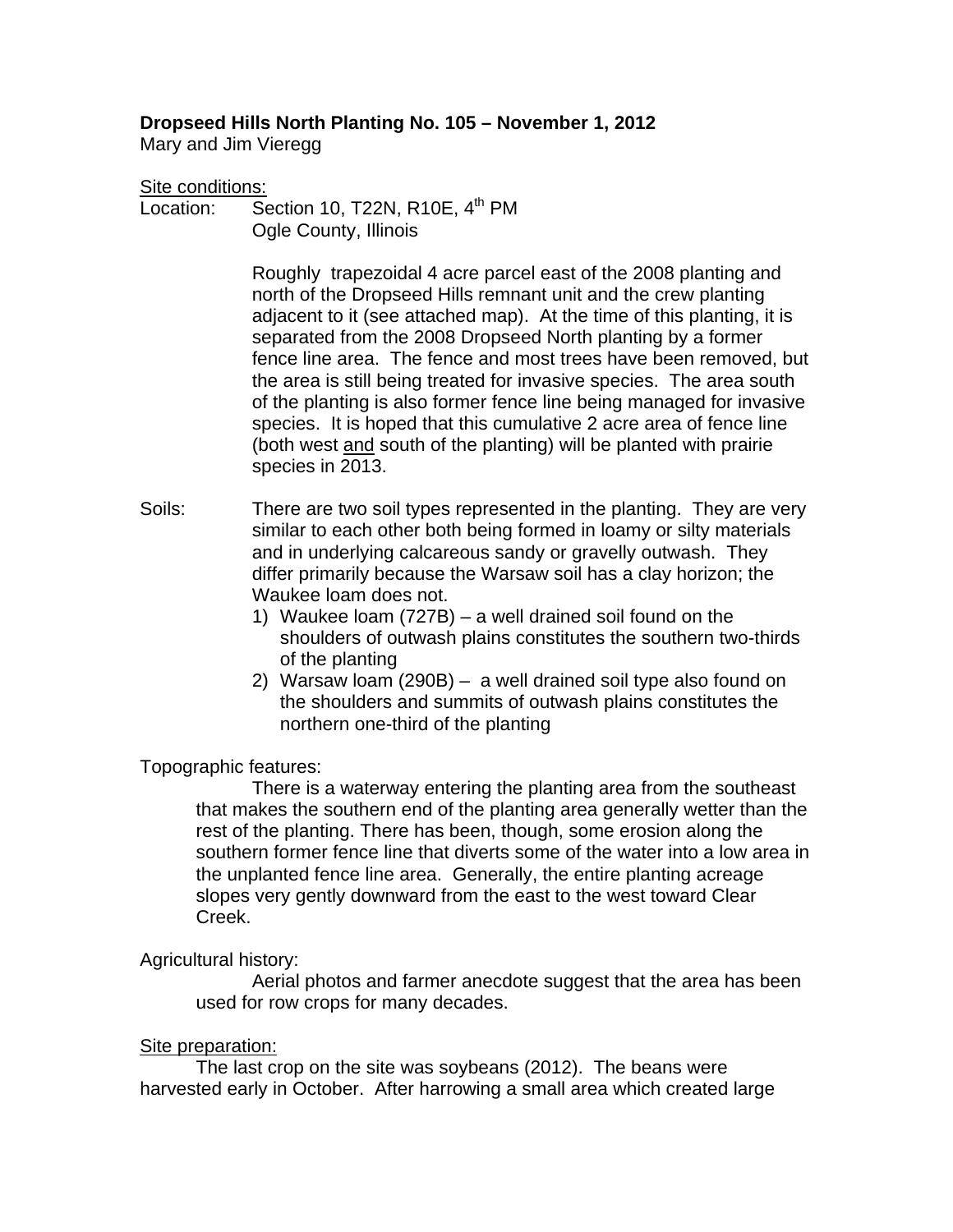tufts of plant debris, the decision was made to seed directly onto the harvested field without further preparation. The tufts of plant debris created by the harrowing were removed so that better soil contact could be achieved in the harrowed area. The soybean debris remaining after harvesting was not so thick in the rest of the field that good soil contact could not occur. Additionally, our thinking was that the remaining debris would act as a light mulch to prevent wind and water from carrying the planted seed very far.

#### Seed planting:

 The seed was planted using a McCormack drop seeder pulled by a lightweight pickup truck. No foam marker was used. Overlapping passes were made in two general areas to maximize diversity of species. A wet/mesic mix was planted in the southern part of the planting; a dry/mesic mix was planted in the northern part of the planting. No carrier was used with the seed.

All of the planting work was done by Mary and Jim Vieregg., volunteer stewards.

#### Seed list:

 200 pounds of bulk seed of 137 species were planted on the site. The species list is attached. Species were distributed in two overlapping mixes according to what we think we know about their habitat preferences: dry/mesic, and wet/mesic. Separate weights for each mix were not determined, but the quantities were generally proportional to the sizes of the areas seeded. The average per acre seed weight was 50 pounds.

Map: See below.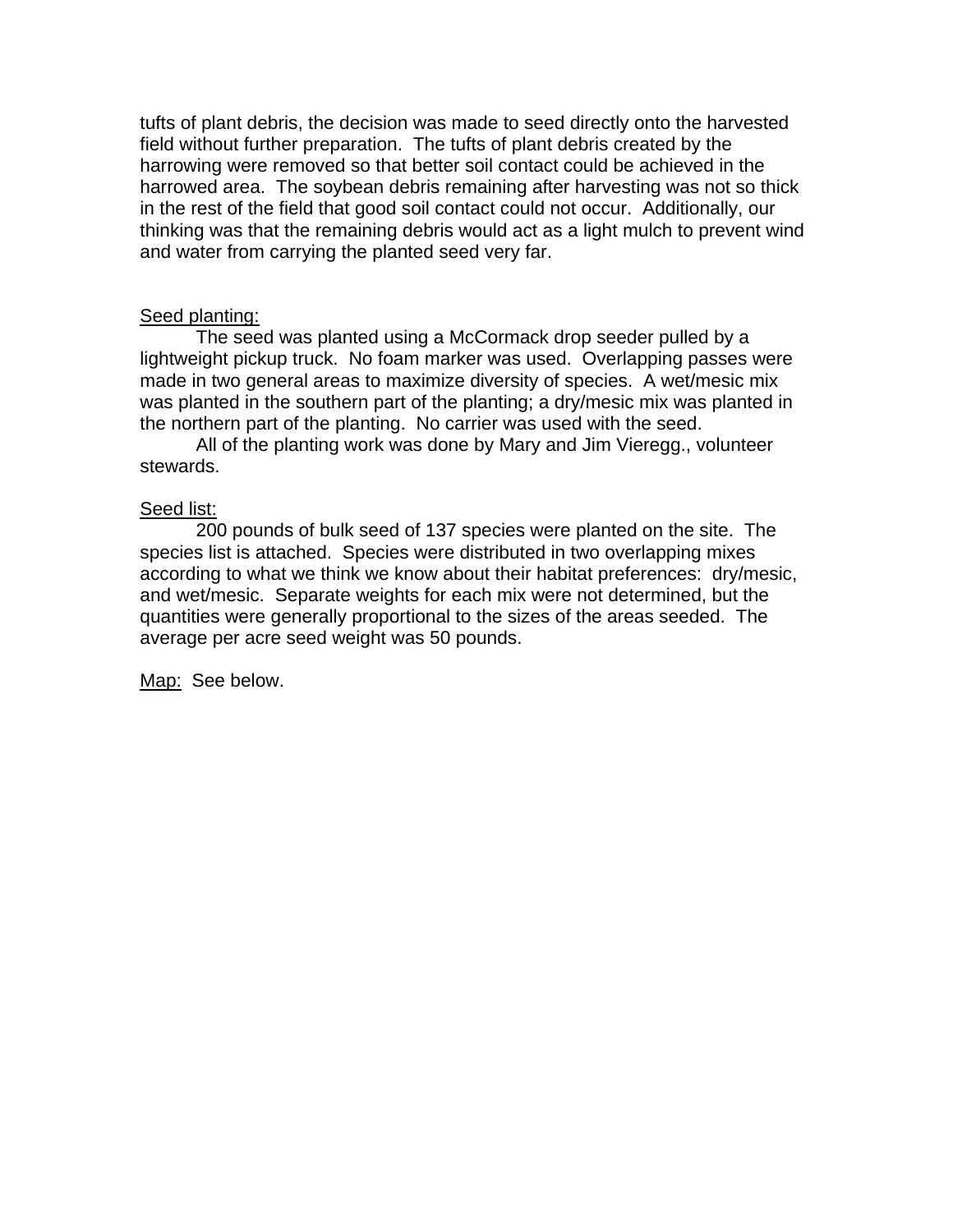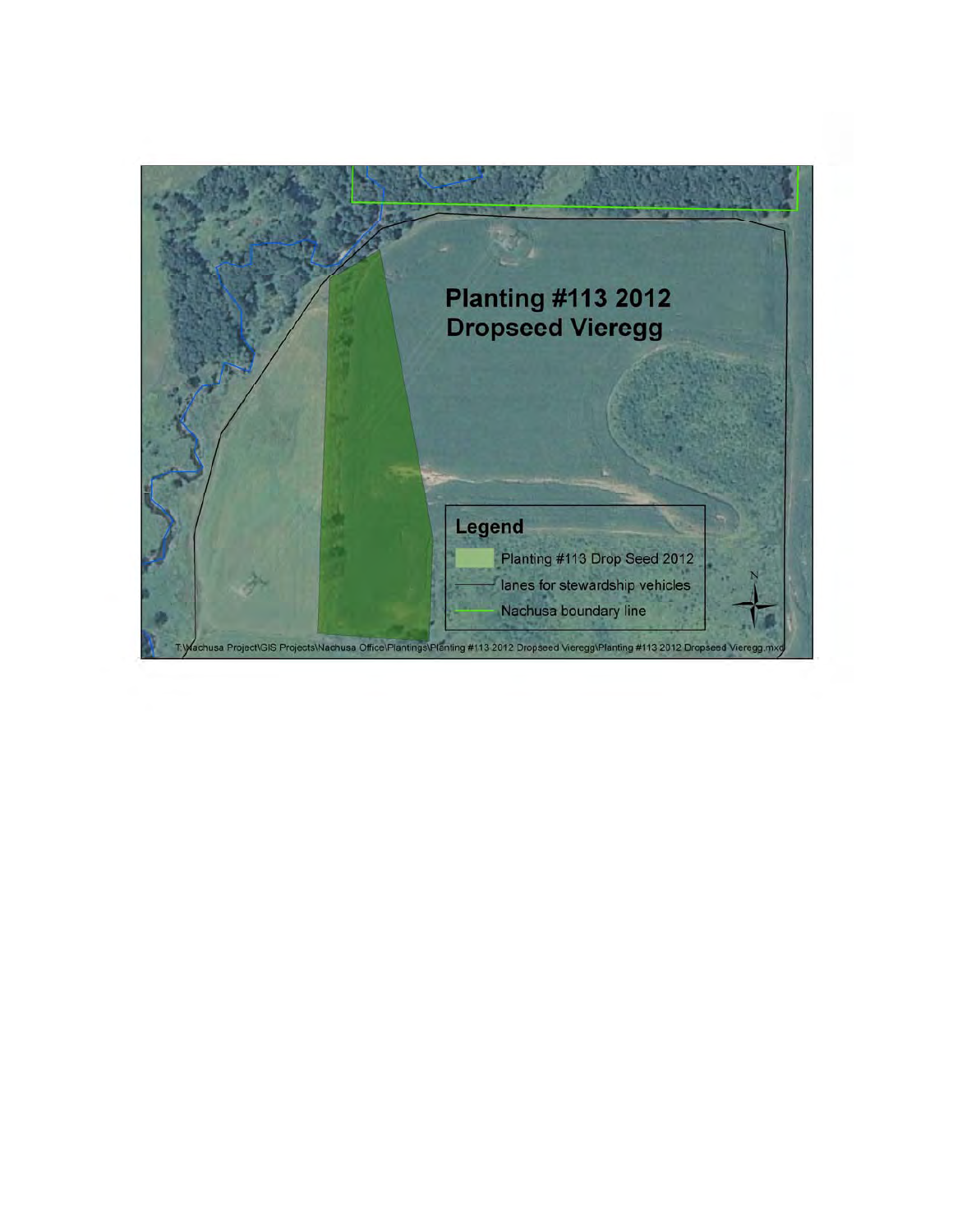Common name Scientific name Weight Wingstem **Actinomeris alternifolia** Purple gerardia and algorithm and Agalinis purpurea Tall agrimony and agrimonia gryposepala Swamp agrimony **Agrimonia** parviflora Nodding wild onion **Allium cernuum** Leadplant **Amorpha canescens** Indigo bush **Amorpha fruticosa** Little bluestem Andropogon scoparius Thimbleweed **Anemone cylindrica** Field cat's foot **Antennaria neglecta** Pussytoes **Antennaria plantaginifolia** Arrow feather\* Aristida purpurascens Beach wormwood **Artemisia caudata** Whorled milkweed Asclepias verticillata Sky-blue aster **Aster azureus** Heather aster **Aster ericoides** Smooth blue aster **Aster Laevis** Flax-leaved aster\* Aster linariifolius New England aster **Aster novae-angliae** Aromatic aster\* Aster oblongifolius Hairy aster **Aster pilosus** White aster **Aster ptarmicoides** Swamp aster **Aster puniceus** Silky aster **Aster sericeus** Flat-topped aster **Aster umbellatus** Canadian milk vetch Astragalus canadensis White wild indigo **Baptisia leucantha** Cream wild indigo Baptisia leucophaea Sideoats grama Bouteloua curipendula Hairy grama\* Bouteloua hirsuta Pale Indian plantain **Cacalia atriplicifolia** Large yellow fox sedge Carex annectans Copper-shouldered oval sedge Carex bicknellii Bristly sedge Carex comosa Long-awned bracted sedge Carex gravida Porcupine sedge Carex hystericina Sand bracted sedge Carex mulenbergii Common oak sedge Carex pennsylvanica Awl-fruited oval sedge Carex tribuloides White-haired panic grass Carex villosissimum Brown fox sedge Carex vulpinoides Wild senna **Cassia** hebecarpa Downy yellow painted cup Castilleja sessiflora New Jersey tea **Ceanothus** americanus Golden prairie aster Chrysopsis camporum False toadflax Comandra umbellata Sand coreopsis **Coreopsis Coreopsis** lanceolata Prairie coreopsis **Exercise Coreopsis palmata** Tall coreopsis Coreopsis tripteris Slender sand sedge Cyperus filiculmis Poverty oat grass Danthonia spictata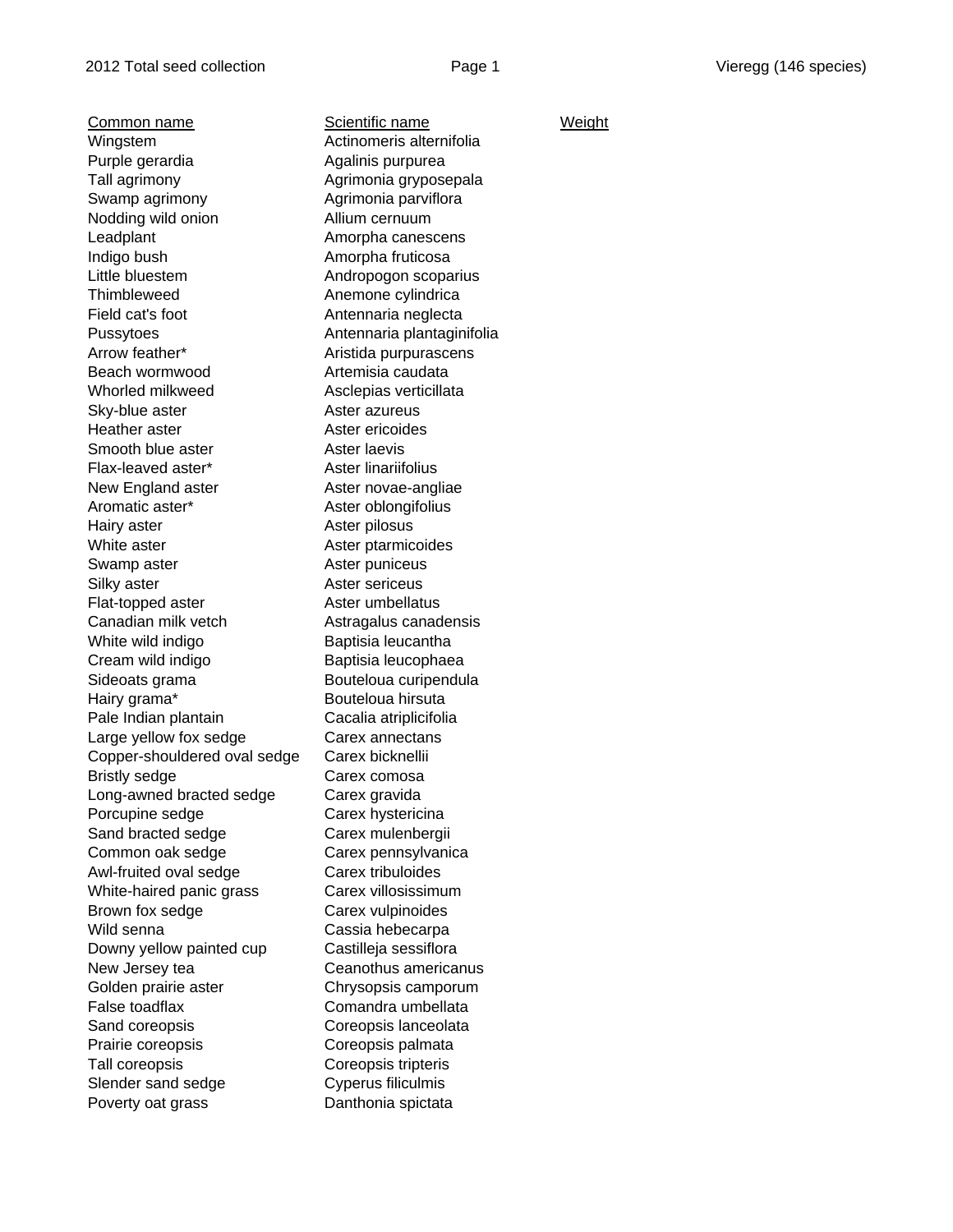Common name Scientific name Weight Illinois bundleflower Desmanthes illinoense Showy tick trefoil **Desmodium canadense** Illinois tick trefoil Desmodium illinoense Shooting star\* Dodecatheon meadia Pale purple coneflower Echinacea pallida Prairie wild rye **Elymus** canadensis Virgina wild rye Elymus virginicus Cinnamon willow herb Epilobium coloratum Scouring rush **Equisetum** equimale Rattlesnake master **Eryngium yuccifolium** Tall boneset **Eupatorium** altissimum Spotted Joe pye weed Eupatorium maculatum Boneset Eupatorium perfoliatum Upland boneset Eupatorium sessilifolium Flowering spurge Euphorbia corollata Biennial gaura **Gaura** Gaura biennis Bottle gentian Gentiana andrewsii Fringed gentian Gentiana crinita Prairie smoke Geum triflorum Sweet everlasting Gnaphalium obtusifolium Sneezeweed Helenium autumnale Pale sunflower\* Thelianthus decapetalus Western sunflower Helianthus occidentalis Prairie sunflower False Helianthus rigidus<br>
False sunflower Heliopsis helianth Alumroot Heuchera richardsonii Hairy hawkweed Hieracium gronovii Bottlebrush grass **Hystrix patula** Common rush Juncus effusus solutus Greene's rush Juncus greenei Inland rush Juncus interior Torrey's rush Juncus torreyi Prairie June grass Koeleria cristata False dandelion **Krigia** biflora False boneset **Kuhnia** eupatoroides Blue lettuce Lactuca floridana Slender leaved pinweed Lechea tenuifolia Round-headed bush clover Lespedeza capitata Rough blazing star Liatris aspera Tall gayfeather Liatris pycnostachya Grooved yellow flax **Linum sulcatum** Wild lupine **Lupinus Lupinus** perennis Wild bergamot Monarda fistulosa Horse mint **Monarda** punctata Prairie panic grass Panicum leibergii Long-stalked panic grass Panicum perlongum White-haired panic grass Panicum villosissimum Prairie switch grass Panicum virgatum Wild quinine **Parthenium** integrifolium Wood betony **Pedicularis canadensis** 

Heliopsis helianthoides Scribner's panic grass Panicum oligosanthes scribneria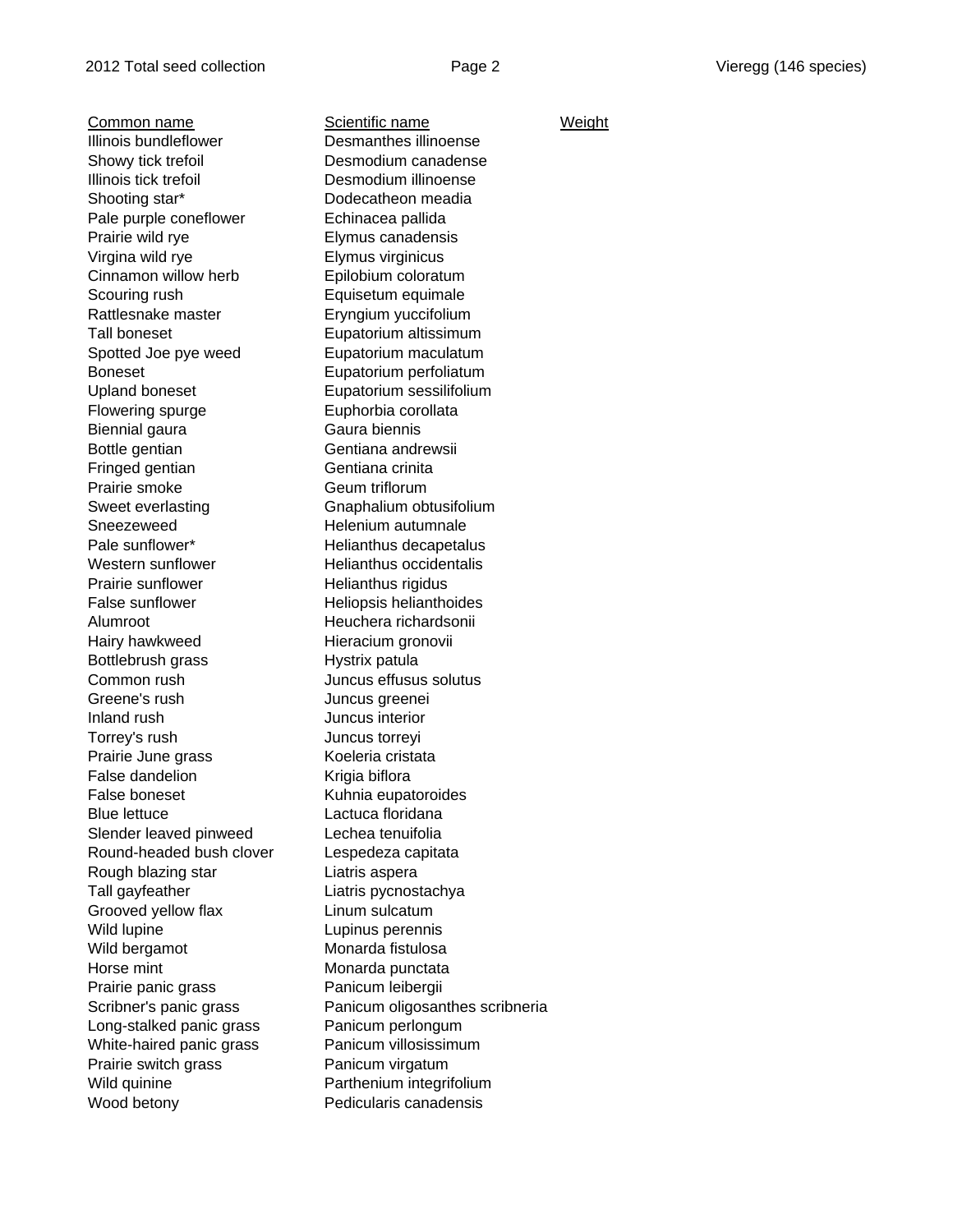Common name Scientific name Weight Foxglove beardtongue Penstemon digitalis Hairy beard tongue **Penstemon hirsutus** Pale beard tongue **Penstemon pallidus** White prairie clover **Petalostemum candida** Purple prairie clover Petalostemum purpureum Purple milkwort **Polygala polygama** Prairie cinquefoil Potentilla arguta Wild plum<sup>\*</sup> Prunus americana Slender mountain mint Pycnanthemum tenuifolium Mountain mint Pycnanthemum virginanum Red oak\* Cuercus rubra Yellow coneflower Ratibida pinnata Pasture rose Rosa carolina Black-eyed Susan Rudbeckia hirta Sweet black-eyed Susan Rudbeckia subtomentosa Wild petunia **Ruellia** humilis Wool grass Scirpus cyperinus Early figwort Scophularia lanceolata Prairie ragwort Senecio plattensis Sleepy catchfly Silene antirrhina Starry campion Silene stellata Rosinweed Silphium integrifolium Compass planat Silphium laciniatum Cup plant Silphium perfoliatum Prairie dock Silphium terebinthaceum Common blue-eyed grass Sisyrinchium albidum Grass-leaved goldenrod Solidago graminifolia Viscid bushy goldenrod Solidago gymnospermoides Early goldenrod Solidago juncea Old field goldenrod Solidago nemoralis Showy goldenrod Solidago speciosa Prairie dropseed Sporobolus heterolepis Porcupine grass\* Stipa spartea Sand fameflower\* Talinum rugospermum Goat's rue **Tephrosia** virginiana Ohio spiderwort Tradescantia ohiensis Blue vervain Verbena hastata Hoary vervain Verbena stricta Hairy white vervain **Verbena** urticifolia Culver's root Veronicastrum virginicum Birdsfoot violet Viola pedata Kittentails **Wulfenia bullii** Heart-leaved meadow parsnip Zizia aptera Golden alexander **Example 2** Zizia aurea

223 lbs.\*\* \*not in Dropseed N. planting the state of the state of the state of the state of the state of the state of the state of the state of the state of the state of the state of the state of the state of the state of the state o and red oak weights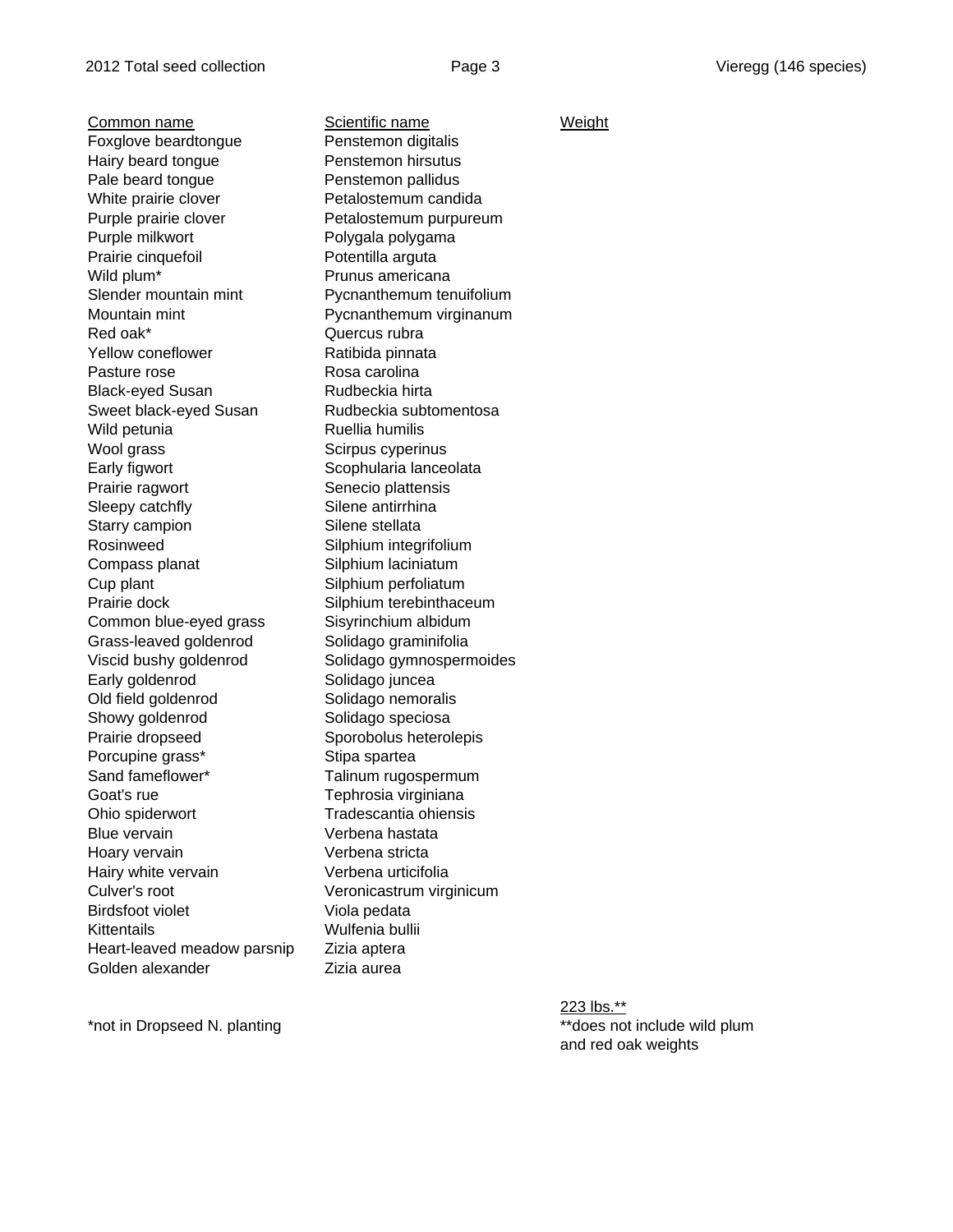Common name Scientific name Weight Wingstem **Actinomeris alternifolia** Purple gerardia and algorithm and Agalinis purpurea Tall agrimony and agrimonia gryposepala Swamp agrimony **Agrimonia** parviflora Nodding wild onion **Allium cernuum** Leadplant **Amorpha canescens** Indigo bush **Amorpha fruticosa** Little bluestem Andropogon scoparius Thimbleweed **Anemone cylindrica** Field cat's foot **Antennaria neglecta** Pussytoes **Antennaria plantaginifolia** Beach wormwood **Artemisia** caudata Whorled milkweed **Asclepias verticillata** Sky-blue aster **Aster azureus** Heather aster **Aster ericoides** Smooth blue aster **Aster laevis** New England aster **Aster novae-angliae** Aromatic aster **Aster oblongifolius** Hairy aster **Aster pilosus** White aster **Aster ptarmicoides** Swamp aster **Aster puniceus** Silky aster **Aster sericeus** Flat-topped aster **Aster umbellatus** Canadian milk vetch Astragalus canadensis White wild indigo **Baptisia leucantha** Cream wild indigo Baptisia leucophaea Sideoats grama Bouteloua curipendula Pale Indian plantain **Cacalia** atriplicifolia Large yellow fox sedge Carex annectans Copper-shouldered oval sedge Carex bicknellii Bristly sedge Carex comosa Long-awned bracted sedge Carex gravida Porcupine sedge Carex hystericina Sand bracted sedge Carex mulenbergii Common oak sedge Carex pennsylvanica Awl-fruited oval sedge Carex tribuloides White-haired panic grass Carex villosissimum Brown fox sedge Carex vulpinoides Wild senna Cassia hebecarpa Downy yellow painted cup Castilleja sessiflora New Jersey tea Ceanothus americanus Golden prairie aster **Chrysopsis camporum** False toadflax Comandra umbellata Sand coreopsis **Sand coreopsis** Coreopsis lanceolata Prairie coreopsis **Coreopsis palmata** Tall coreopsis Coreopsis tripteris Slender sand sedge Cyperus filiculmis Poverty oat grass Danthonia spictata Illinois bundleflower Desmanthes illinoense Showy tick trefoil Desmodium canadense Illinois tick trefoil Desmodium illinoense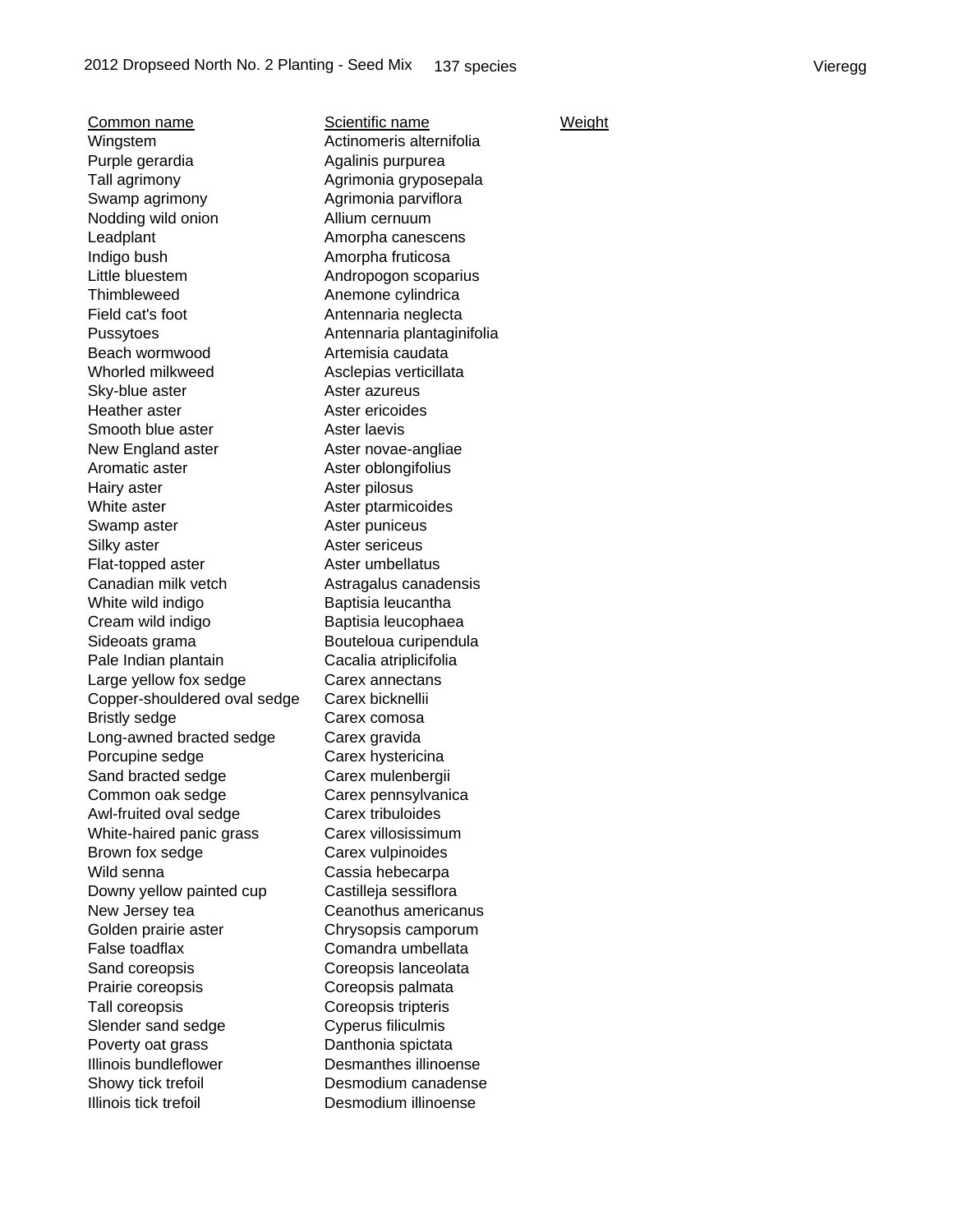Common name Scientific name Weight Pale purple coneflower Echinacea pallida Prairie wild rye **Elymus** canadensis Virgina wild rye Elymus virginicus Cinnamon willow herb Epilobium coloratum Scouring rush Equisetum equimale Rattlesnake master Eryngium yuccifolium Tall boneset **Eupatorium** altissimum Spotted Joe pye weed Eupatorium maculatum Boneset Eupatorium perfoliatum Upland boneset Eupatorium sessilifolium Flowering spurge **Euphorbia** corollata Biennial gaura **Gaura** Gaura biennis Bottle gentian Gentiana andrewsii Fringed gentian Gentiana crinita Prairie smoke Geum triflorum Sweet everlasting Gnaphalium obtusifolium Sneezeweed Helenium autumnale Western sunflower Helianthus occidentalis Prairie sunflower Helianthus rigidus False sunflower Heliopsis helianthoides Alumroot Heuchera richardsonii Hairy hawkweed **Hieracium gronovii** Bottlebrush grass **Hystrix patula** Common rush Juncus effusus solutus Greene's rush **Juncus** greenei Inland rush Juncus interior Torrey's rush **Juncus** torreyi Prairie June grass Koeleria cristata False dandelion Krigia biflora False boneset Kuhnia eupatoroides Blue lettuce Lactuca floridana Slender leaved pinweed Lechea tenuifolia Round-headed bush clover Lespedeza capitata Rough blazing star Liatris aspera Tall gayfeather **Liatris pycnostachya** Grooved yellow flax **Linum sulcatum** Wild lupine **Lupinus perennis** Wild bergamot Monarda fistulosa Horse mint Monarda punctata Prairie panic grass Panicum leibergii Long-stalked panic grass Panicum perlongum White-haired panic grass Panicum villosissimum Prairie switch grass Panicum virgatum Wild quinine **Parthenium integrifolium** Wood betony **Pedicularis canadensis** Foxglove beardtongue Penstemon digitalis Hairy beard tongue **Penstemon hirsutus** Pale beard tongue **Penstemon pallidus** White prairie clover **Petalostemum candida** 

Scribner's panic grass Panicum oligosanthes scribneria Purple prairie clover **Petalostemum purpureum**